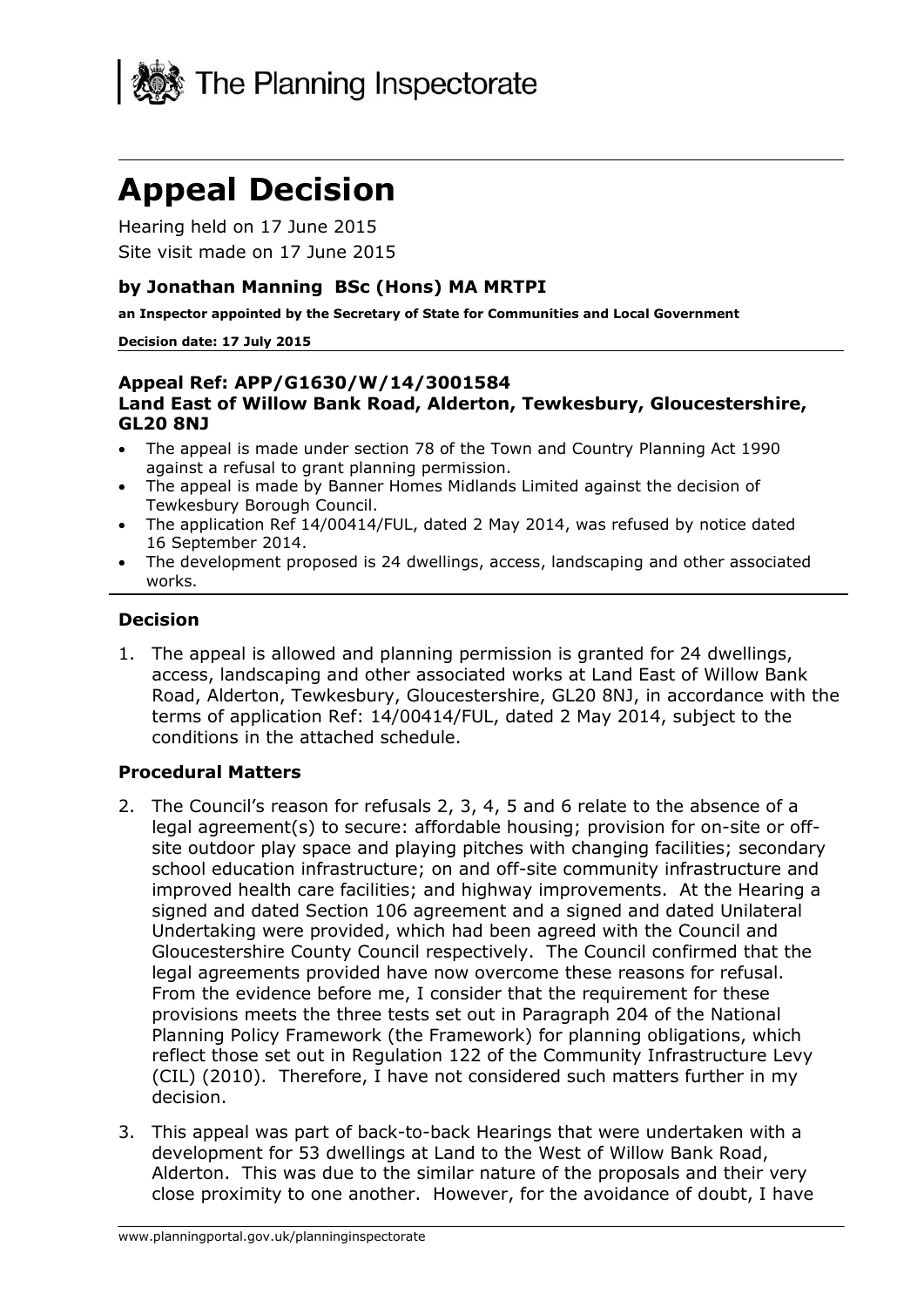determined each proposal on its individual merits and on the evidence that is before me for each case.

- 4. At the Hearing, the appellant provided two drawings showing illustrative boundary treatments for the south and east sides of the site. An adjournment was held for all interested parties to be able to sufficiently consider the indicative drawings. Consequently, I consider that no parties have been prejudiced.
- 5. Alderton Parish Council (the Parish Council) has raised concerns that the drawings provided are inappropriate for ease of considering the proposed development. However, having carefully reviewed the plans, I consider that all drawings are clear and accurate and offer a suitable basis to consider the appeal scheme.

## **Main Issues**

6. As a result of the evidence before me, including the concerns of Alderton Parish Council and local residents, I consider that the main issues of the appeal are whether the proposal would cause harm to the well-being and community cohesion of Alderton and the effect of the proposal on the character and appearance of the area.

## **Reasons**

## *Background and policy context*

- 7. The appeal site is located outside of the Alderton development boundary. Policy HOU4 of the Tewkesbury Borough Local Plan (2006) (the LP) seeks to restrict development outside of such areas, to that requiring a rural location, which does not apply to the proposal.
- 8. The Government is seeking to significantly boost the supply of housing, as set out in Paragraph 47 of the Framework. Further to this, the Framework at Paragraphs 14 and 49 identifies that there is a presumption in favour of sustainable development. Paragraph 49 of the Framework sets out that relevant policies for the supply of housing should not be considered up-to-date if the local planning authority cannot demonstrate a five year supply of deliverable housing sites. The Council has accepted that it cannot currently demonstrate a five year housing land supply. Consequently, the Council's policies that relate to the supply of housing, most notably in this case Policy HOU4 of the LP, is out-of-date.
- 9. In these circumstances, Paragraph 14 of the Framework advises that permission should be granted unless any adverse impacts of doing so would significantly and demonstrably outweigh the benefits, when assessed against the policies in the Framework taken as a whole. This balancing exercise is undertaken at the end of my decision.

## *The social well-being of Alderton and community cohesion*

10. It is clear from the evidence of the Parish Council and from those who made representations at the Hearing that Alderton is a vibrant and healthy community. There are many local clubs and associations and residents evidently take a keen interest in their community, many of whom have lived in the village for a considerable period of time.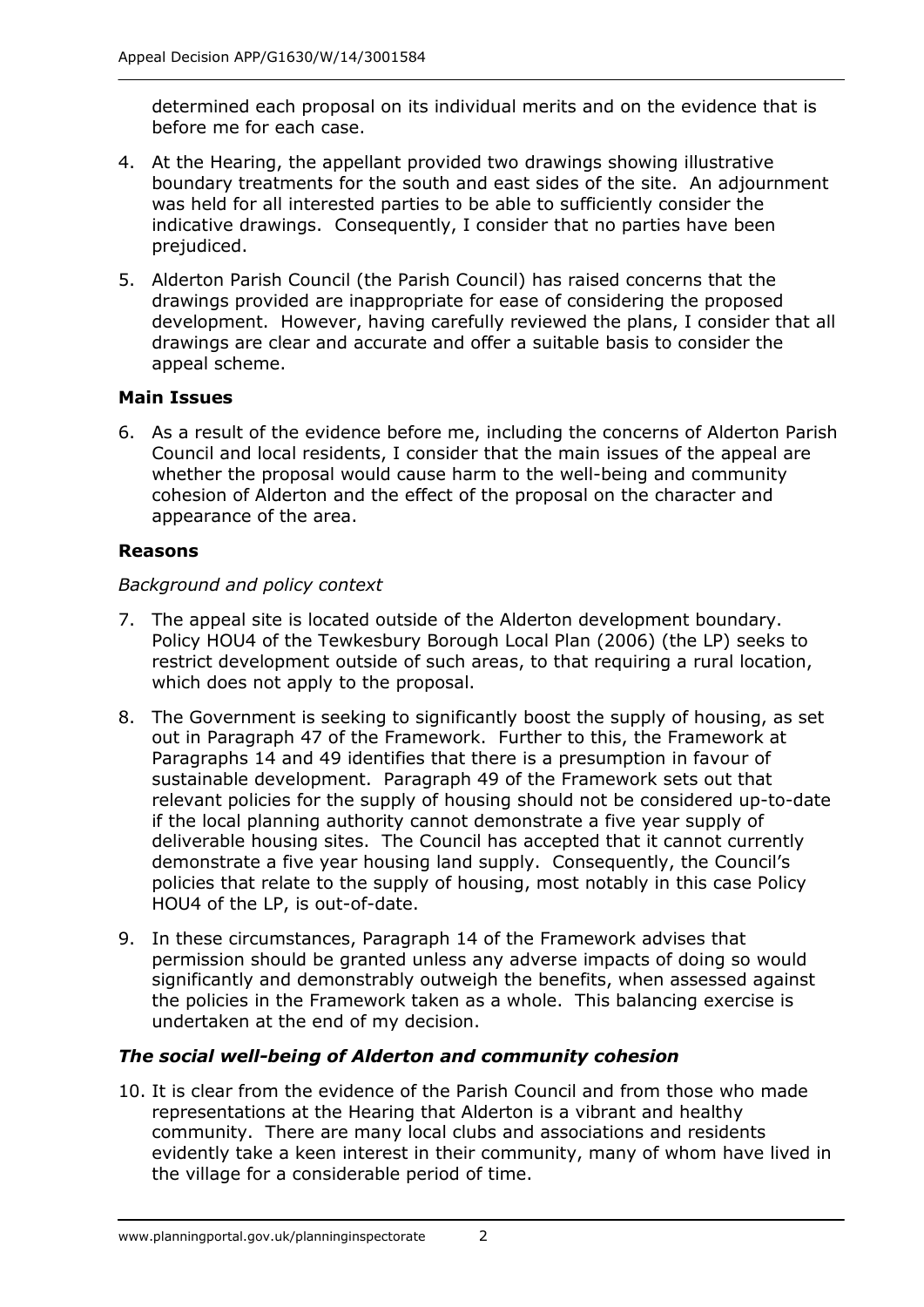- 11. Planning permission was granted on appeal for 47 dwellings on land to the south of Beckford Road (APP/G1630/A/13/2209001, dated 22 May 2014) (the Beckford Road scheme) and it was evident from my site visit that construction is well underway, with many dwellings appearing to be nearing completion. In granting permission, the Inspector stated that '*Substantially increasing the number of dwellings in a settlement without proportionate increases in infrastructure, employment opportunities and other local services risks eroding community cohesion, and the fact that 47 dwellings have now been allowed on*  appeal will be a consideration to be weighed in the balance when considering *any future proposals*'.
- 12. Further to this, a scheme was refused at appeal (APP/G1630/A/14/2222147, dated 17 March 2015) for 60 no. dwellings (net increase of 59 dwellings) at Land east of St Margarets Drive, Alderton (the St Margarets Drive scheme). This was for a relatively similar development to the proposal, albeit larger in scale and included concerns with regard to the social well-being of the community. Consequently, I have given the previous Inspector's findings in this regard significant weight.
- 13. The Council maintain that the proposal when considered cumulatively with the Beckford Road scheme would be of a scale disproportionate to the existing settlement. This is based on the view that the proposal would not be proportional to the role of Alderton as a service village in the emerging Gloucestershire City, Cheltenham Borough and Tewkesbury Borough Joint Core Strategy (the eJCS). Further, the Council has set out that the scheme would fail to maintain or enhance the vitality of Alderton and would harm the social well-being of the community, risking its cohesion.
- 14. The Council are in the process of preparing the eJCS, which includes Alderton as an identified service village. The eJCS at Policy SP2: Distribution of New Development sets out that service villages will be expected to accommodate some housing. Policy SP2 also notes that the level of development to be allocated in the service villages through the Tewkesbury Borough Plan and Neighbourhood Plans, will be proportional to their size and function and also reflecting their proximity and accessibility to Cheltenham and Gloucester. Due to the current stage of preparation of the eJCS and that its examination has not yet been completed, having regard to the guidance on this matter provided by Paragraph 216 of the Framework it can only be afforded limited weight. Therefore, I consider that the policies of the eJCS, the proposed housing figures and their subsequent distribution attract limited weight. The emerging Tewkesbury Borough Plan is at a very early stage of production and can also be afforded little weight.
- 15. The Parish Council has raised concern that the proposal would be contrary and premature to the emerging Alderton Neighbourhood Plan (the eANP) and it's identified housing needs. It is evident that the preparation of the eANP is at a relatively early stage and consequently is not at a point of preparation where prematurity is considered to be an issue (Paragraph: 014 Reference ID: 21b-014-20140306 of the PPG). Given its stage of preparation, the eANP can be afforded little weight. I acknowledge the work of the Service Village Forum and the Parish Council's view that the Beckford Road scheme has delivered an appropriate level of housing for Alderton. However, I am mindful that the housing figures of the eANP are influenced by those set out within the eJCS, which I have found can only be afforded limited weight.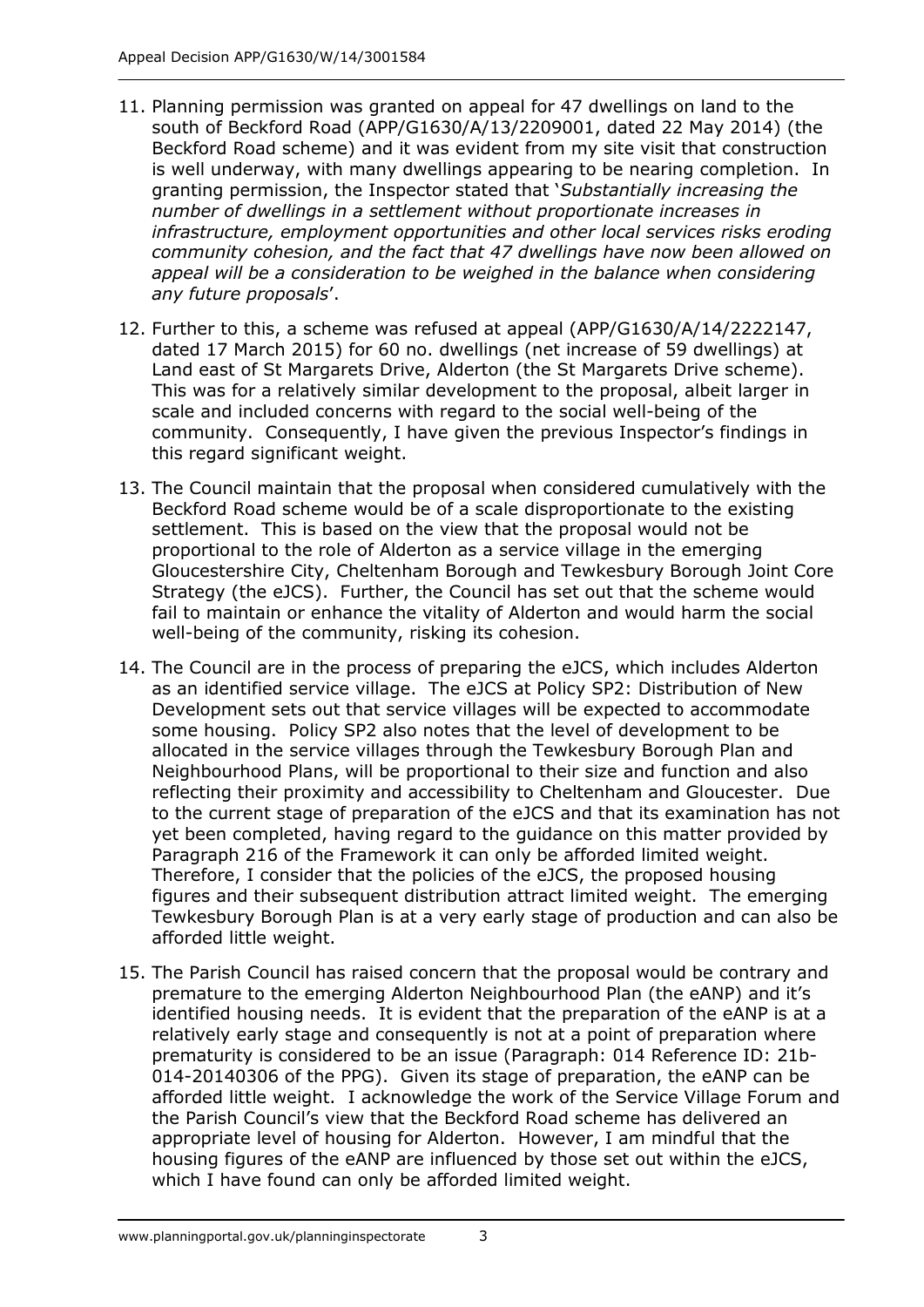- 16. As a result, it is difficult to predict the level of housing that Alderton will be expected to accommodate in the future, particularly when considered against the Council's current housing land supply position and the current stage of preparation of the eJCS. Therefore, at the current time it cannot be concluded that the proposal, when considered with the Beckford Road scheme, would be disproportional to the role of Alderton as a service village as set out in the eJCS and should consequently, not go against the proposal.
- 17. The Framework at Paragraph 55 seeks to promote sustainable development in rural areas and sets out that housing should be located where it will enhance or maintain the vitality of rural communities. The Inspector of the St Margarets Drive scheme found that Alderton is an accessible location within the rural area with a range of day today services and it has reasonable accessibility being close to the B4077, with a limited bus service and I agree with this view.
- 18. It is evident that Alderton accommodates a reasonable range of local services and facilities, including a primary school, public house, post office and village store, village hall, petrol filling station with convenience store, a pre-school and nursery and children's play area, as agreed in the Statement of Common Ground (SOCG). The appellant has also noted that there are a wide range of clubs and associations. Gloucestershire County Council has confirmed that there are suitable spaces at the local primary school to accommodate the children generated by the proposal in addition to those from the Beckford Road scheme. The appellant has also provided evidence to demonstrate that the nearby GP surgery at Winchcombe is taking new patients. I consider that no substantive evidence has been provided to show that these facilities or infrastructure in the area could not accommodate the proposal and the Beckford Road scheme. Further, there is nothing before me to suggest that the proposal would unacceptably affect broadband speeds or that existing speeds are unsuitable in Alderton. The appellant has provided evidence that the local shop owner is seeking more business. Therefore, I am sure that some local businesses and associations would welcome increased patronage. I also accept the appellant's view that nearby settlements also offer additional services and facilities.
- 19. The appeal proposal would make contributions through the planning obligations towards affordable housing, secondary school education, highways, dog signage, play facilities, playing pitches and sport facilities. It was noted by the Inspector of the St Margarets Drive scheme that such contributions would be benefits and I concur with this.
- 20. In terms of employment, no permanent jobs would be provided through the scheme, but it would provide jobs during its construction phase and is likely to help assist in the viability of local jobs in the area in the longer term. The Parish Council has raised concern that the proposal is likely to result in out commuting and this is likely to be done by a private motor vehicle, which would not promote sustainable modes of transport. I accept that the occupants of the proposed dwellings are likely to be largely reliant on a private motor vehicle. However, I am mindful that Paragraph 29 of the Framework acknowledges that opportunities to maximise sustainable transport solutions will vary from urban to rural areas and the provision of 24 dwellings is unlikely to have any significant effects in this regard. Further, the surrounding settlements are within a reasonable car journey of Alderton and it is also set out within the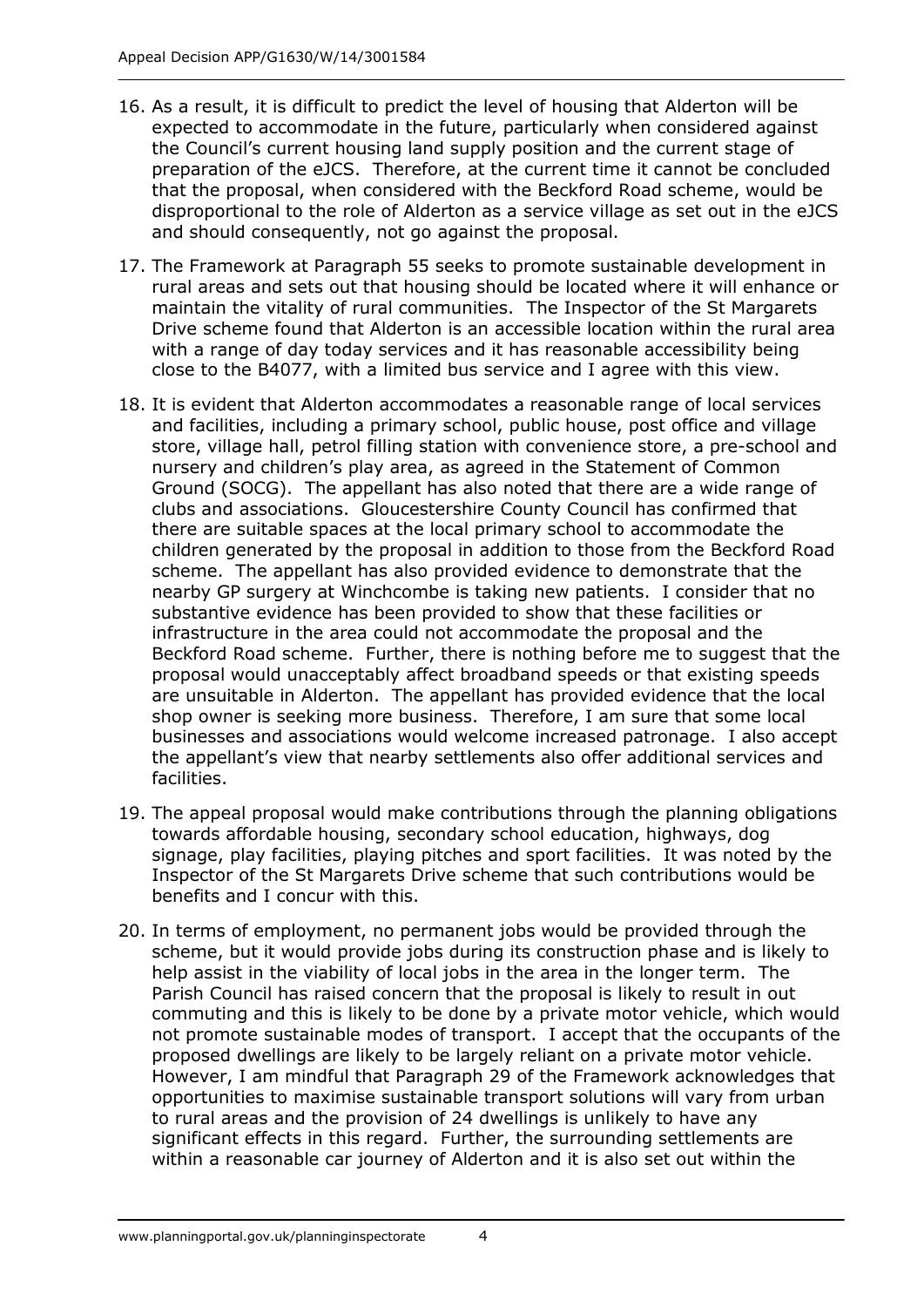agreed SOCG that there are employment opportunities more local than Tewkesbury and Cheltenham at Ashchurch, Bishops Cleeve and Toddington.

- 21. Given the findings above, I consider that no compelling evidence has been provided to demonstrate that the proposal when considered with the Beckford Road scheme could not be accommodated by the existing services, facilities and infrastructure in Alderton. Further, it is not considered that the proposal would cause any significant harm from out commuting.
- 22. Despite my findings with regard to the above matters, it is my view that social well-being and community cohesion goes beyond such considerations, particularly in a relatively modest rural village. The core planning principles of the Framework at Paragraph 17 ultimately seeks to deliver social well-being for all. Alderton currently accommodates between 268 and 277 dwellings, depending on which source is used. The proposal and the recent Beckford Road scheme would result in 71 new dwellings, an approximate increase of the community of 26%. For a rural village, I consider such an increase to not be insignificant.
- 23. The Council has referred to a number of social cohesion and sustainability studies, however, these all relate to large developments and have very limited application to a relatively small rural village. The Inspector of the St Margarets Drive scheme shared this view. It is clear from the Parish Council's appeal evidence and references to the evidence base that supports the eANP that many residents choose to live in Alderton because it is a quiet rural village and an overall increase of 26% would to some degree suburbanise the village affecting this characteristic of Alderton that local residents currently enjoy.
- 24. Further, I accept the Parish Council's concerns that the introduction of a considerable quantity of new residents that are unlikely to be familiar with the community of Alderton would take the existing community some time to adjust. The appellant has provided evidence to suggest that 72% of people only move within 10 miles from their home. However, they are still unlikely to be familiar with the existing community.
- 25. This would lead to some adverse effects on the social well-being and community cohesion of Alderton, as people would not know one another and initially there would be little social interaction until such connections were made, which would no doubt take time.
- 26. This view is supported by the Inspector of the St Margaret's Drive appeal and the Inspector of a relatively comparable appeal in Feniton, Devon<sup>1</sup>, which parties have referred to. The Inspector of the Feniton decision also noted that the residents of Feniton, like other communities, expect (quite rightly) that decisions about its capacity to accommodate more housing should be taken through the Local Plan process and in this context a considerable quantity of new housing being allowed on appeal in advance of this process is likely to lead to hostility and resentment towards the occupiers of the new housing. Given the concerns of the Parish Council, local residents and the specific circumstances of the eJCS, I consider that this is equally relevant to this proposal.

<sup>-</sup><sup>1</sup> APP/U1105/A/13/2191905, dated 7 April 2014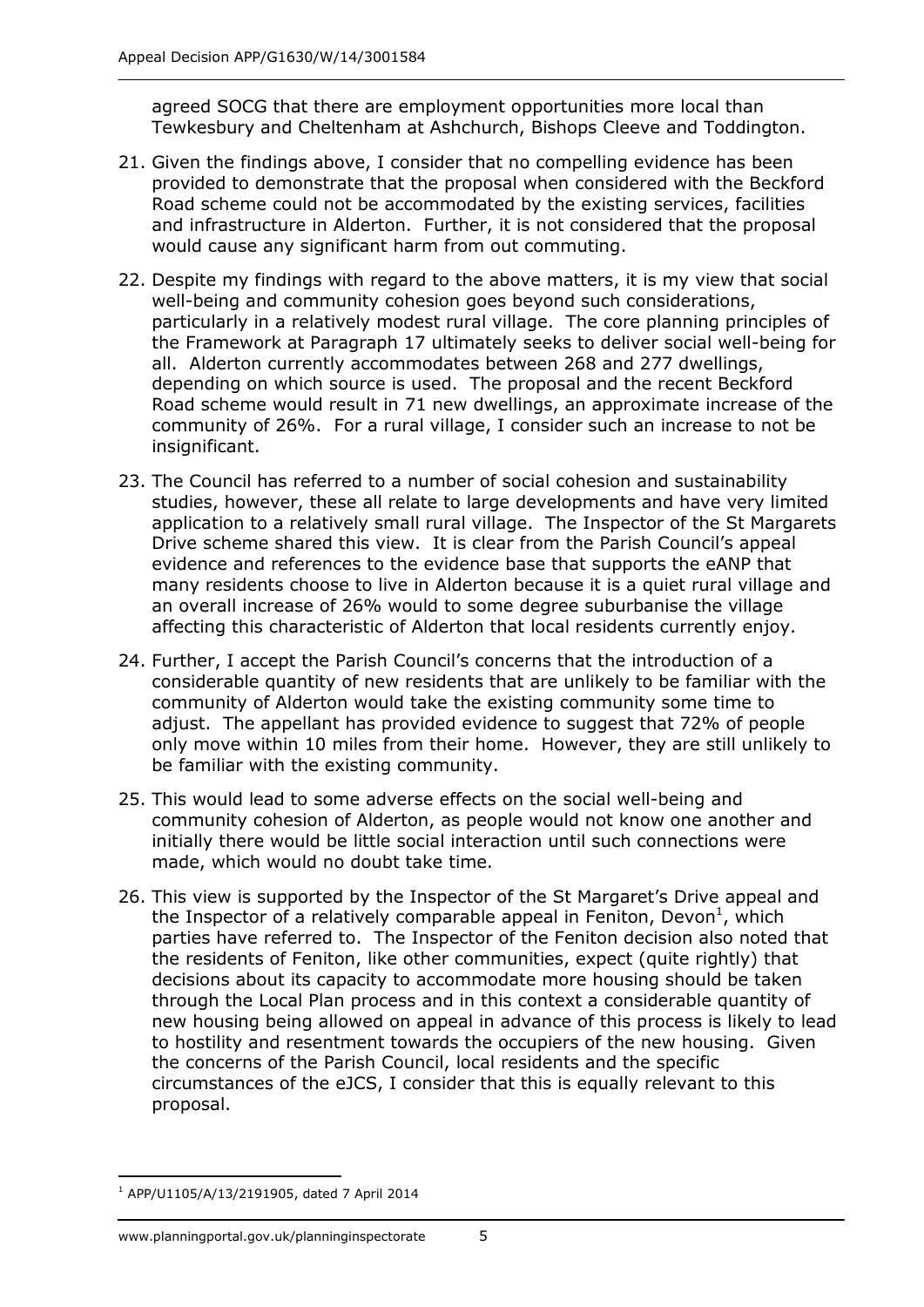- 27. The appellant has referred to 'A Summary of the Community Involvement Programme' that accompanied the planning application, which includes comments from local residents on development in Alderton. Whilst I note the comments, that from the developments proposed, the appeal proposal is the most preferred, this offers a very limited view of local residents and does not represent the community as a whole, who through the Parish Council and from their own representations have raised concern.
- 28. The appellant has referred to an appeal decision at Stoke Orchard (APP/G1630/A/14/2223858, dated 22 January 2015), where the impact of further housing development on social cohesion in the village was not considered to be materially harmed. However, I agree with the Inspector of the St Margaret Drive scheme that the development in Stoke Orchard is not comparable to a scheme in Alderton, as Stoke Orchard had recently experienced substantial expansion arising from a brownfield site redevelopment.
- 29. The appellant has referred to an appeal decision (APP/L3245/A/14/2229145, dated 5 June 2015) for the development of 14 dwellings at Land off Bearstone Road, Norton-in-Hales. The Inspector found that the proposal was not of such scale where it would cause material harm to community cohesion. I am mindful that this is however a different settlement, is smaller in scale than the proposal and was not considered cumulatively with other recently permitted development, as is the case with this proposal. Consequently, I consider the appeal decision is of limited relevance to this proposal.
- 30. Notwithstanding the above findings, I am mindful that this matter would not on its own outweigh the evident and compelling need for new housing within the Borough. But it is nonetheless, a matter to be weighed in the overall planning balance. This view is shared by the Inspector of the Feniton decision, which I consider adds weight to my findings.
- 31. In conclusion, I have found that at the current time it cannot be concluded that the proposal, when considered with the Beckford Road scheme, would be disproportional to the role of Alderton as a service village in eJCS and should consequently, not go against the proposal. I have also found that there is no compelling evidence to suggest that existing local services, facilities and infrastructure in Alderton could not accommodate the proposal in addition to the Beckford Road scheme, which would also increase patronage to such local services and facilities. However, I have found that the proposal would in combination with the Beckford Road scheme represent a considerable expansion of the village, causing harm to the social well-being, community cohesion and therefore to some degree the vitality of Alderton. This runs contrary to Paragraphs 17 and 55 of the Framework as well as Section 8 of the Framework, the latter seeks to promote healthy communities.
- 32. Given the scale of the proposal, which is significantly smaller than that of the St Margaret Drive scheme, I consider that this matter attracts a moderate level of weight against the proposal in the overall balancing exercise.

## *Character and appearance*

33. The appeal site is located on the eastern side of Willow Bank Road on the southern edge of the village and is currently open pasture land. The site is bordered by existing residential development to the north and to the west, with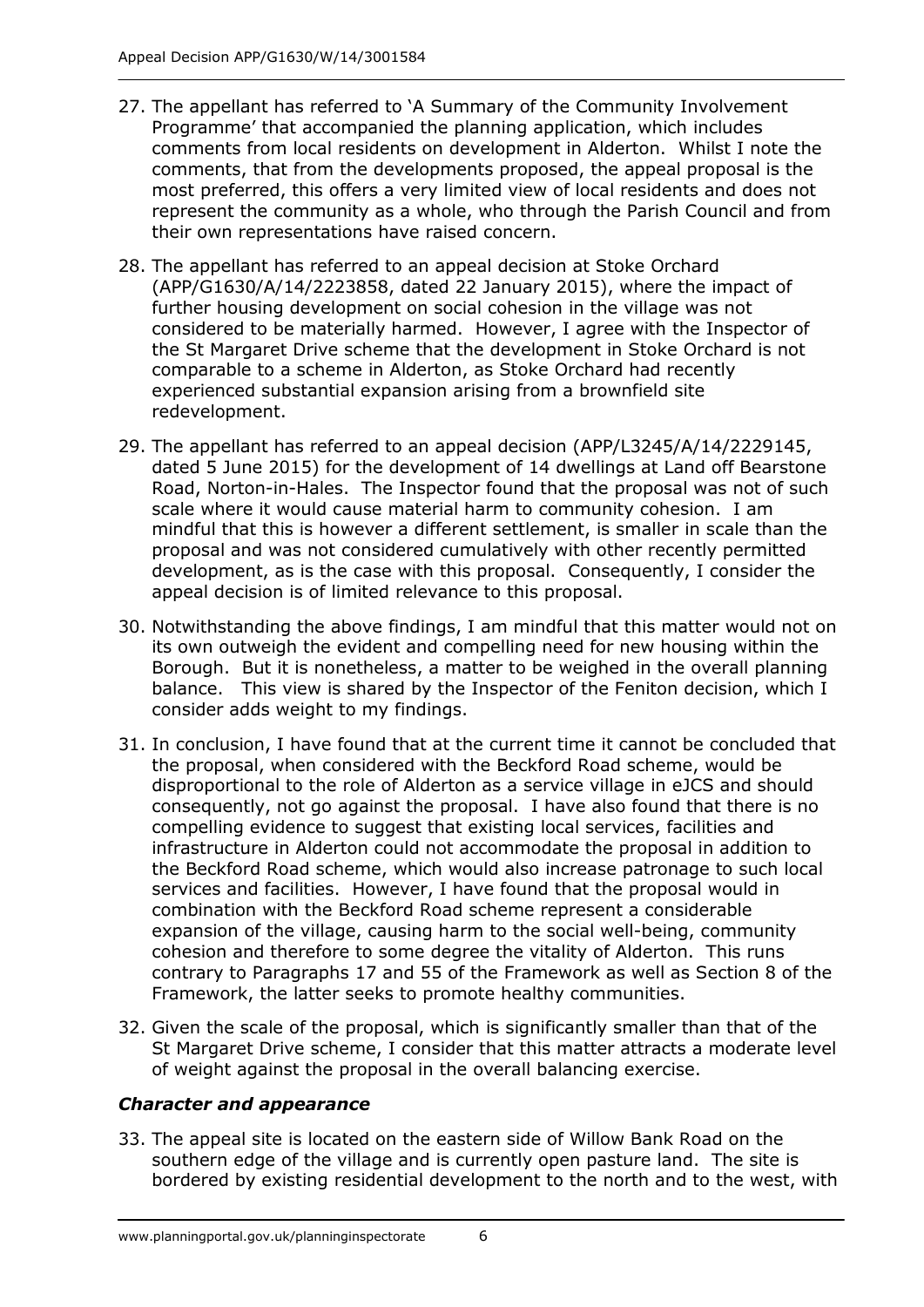open countryside to the east and south. A Public Right of Way (PROW) runs parallel to the southern boundary in relatively close proximity to the appeal site.

- 34. The site lies within the eastern edge of the central part of the National Character Area 106: Severn and Avon Vales and within the Gloucester Landscape Character Study (2006) 'Teddington and Greet Vale' area, which is set out as an 'Unwooded Vale'. The key characteristics of this 'Unwooded Vale' landscape type include medium to large scale hedged fields with a combination of both regular and irregular field patterns, and a relatively sparsely settled landscape with rural villages and scattered farms and dwellings. It notes that the escarpment and outliers create a sense of enclosure within the Teddington and Greet Vale, and provide a backdrop to many views across it. Further, the appeal site falls within an area designated as a Special Landscape Area (SLA), which is of local importance. The appeal site is also located adjacent to the Cotswolds Area of Outstanding Natural Beauty (the AONB).
- 35. Policy LND2 of the LP requires special attention to be paid to the protection and enhancement of the special landscape character of the SLA. The Framework at Paragraph 109 identifies that the planning system should contribute to and enhance the natural and local environment by (amongst others) protecting and enhancing valued landscapes. Paragraph 115 of the Framework goes on to set out that great weight should be given to conserving landscape and scenic beauty in Areas of Outstanding Natural Beauty.
- 36. The proposal would result in the delivery of 24 dwellings and associated curtilages. Despite the concerns of the Parish Council and local residents, it is evident that the site layout has been designed to reflect the density, style and grain of development within Alderton, which includes a mix of types and styles. The proposal also includes generous rear gardens on the eastern and southern boundaries that back onto the open countryside. Further, drawings showing indicative boundary planting schemes for the southern and eastern boundaries were provided at the Hearing to demonstrate how the transition from the proposal to the open countryside could be softened.
- 37. Since the Council's determination of the planning application a Landscape and Visual Sensitivity Study for the Rural Service Centres and Service Villages, by Toby Jones Associates (November 2014) (the Toby Jones Assessment) has been published in support of the eJCS. This assessment includes the appeal site in area Ald-01 and concludes that the site has a medium landscape sensitivity and a high visual sensitivity. The Toby Jones Assessment notes that the appeal site is relatively prominent from the south due to the topography of the land between the B4077 and the village edge. It is also noted that there is influence from the existing  $20<sup>th</sup>$  Century settlement edge that offers some precedence and mitigation for new residential development, although it is emphasised that the openness between the settlement edge and the small stream to the south is an important characteristic.
- 38. During the site visit, I observed the appeal site from the B4077 and the PROW to the south and although the proposal would be clearly evident, it would be viewed within the context of the existing residential development to the north and west. Importantly, it was also clear that the proposal would not result in built development projecting further into the open countryside than the existing dwellings on the western side of Willow Bank Road opposite the appeal site or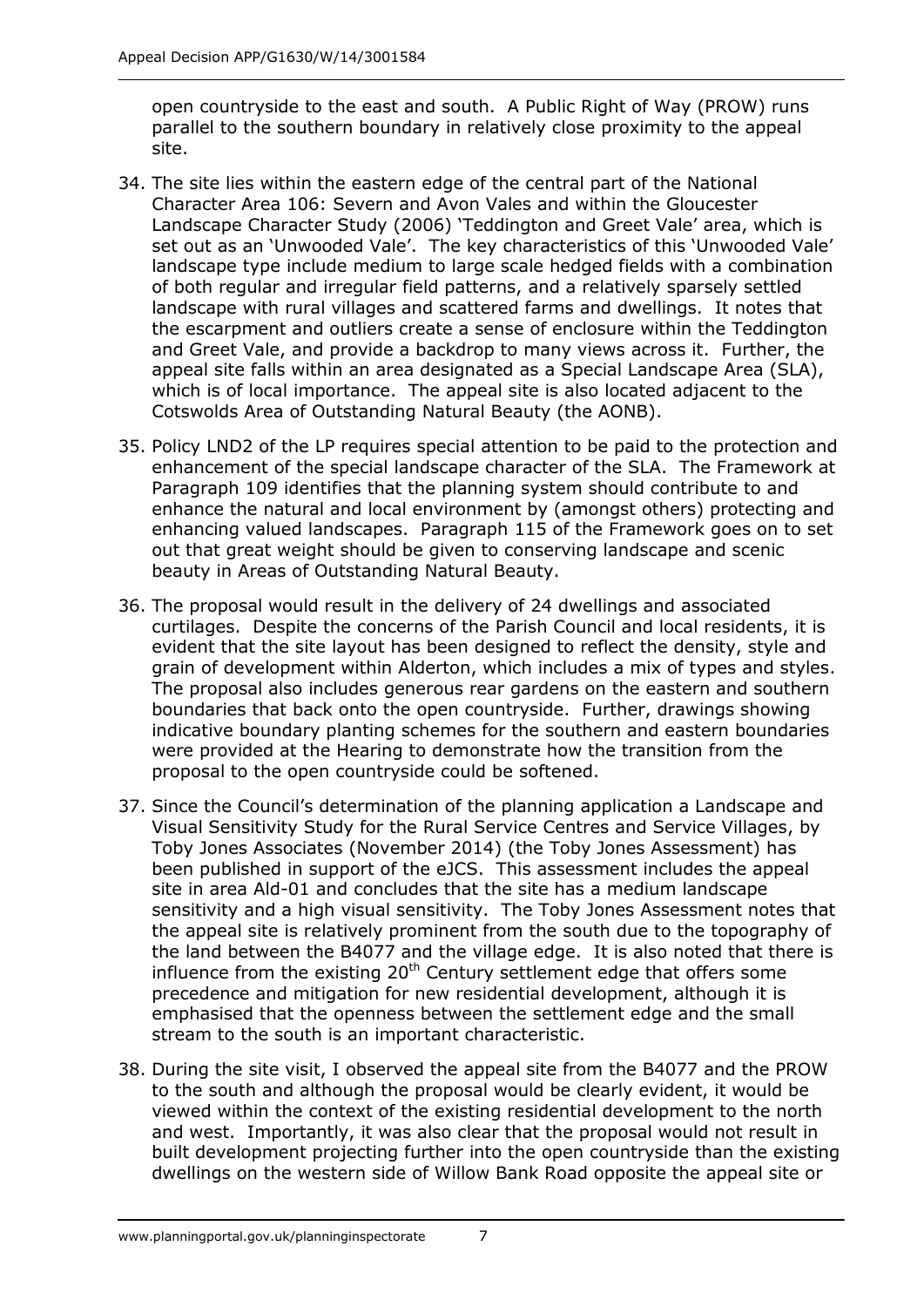to the east of the site. The proposal would in essence 'square-off' this part of the village. I consider that this limits the level of change to the settlement pattern and the harm that would be caused. The proposal would also leave open space between the settlement edge and the small stream and therefore would not harm this important characteristic as set out within the Toby Jones Assessment.

- 39. The Toby Jones Assessment identifies that a key sensitivity from views from the south, is the preservation of views to the historic village core and church. Given the location of the appeal site on the far western part of identified area Ald-01, the proposal would not harm the views of the village core or the church when viewed form the south and east.
- 40. The Landscape and Visual Impact Assessment (LVIA) supporting the application reaches the conclusion that the development would cause only localised landscape and visual impact. Given my findings above, I agree with this conclusion.
- 41. The LVIA concludes that due to the distance of the site from the AONB and the level of development between the two, the proposal would not cause any significant harm to the setting of the AONB. It is also concluded that the proposal would not cause harm to any important public views from within the AONB. I am also mindful that the Council, Natural England and the Cotswold Conservation Board concur with this assessment. For the above reasons and as a result of my own observations on the site visit, there is no evidence to suggest that I should take a different view.
- 42. I acknowledge that the St Margarets Drive scheme for 60 dwellings on the land immediately to the east of the appeal site was refused, partly due to landscape harm and its impact on the setting of the AONB. However, this was for a much greater number of dwellings on a larger site, located further to the east of Alderton and did not have the same relationship with the existing properties to the west and north as this appeal site. I am also mindful that the previous Inspector found that the appeal site in that case contributed to the setting of the AONB and Natural England and the Cotswold Conservation Board also raised concern in this regard. Consequently, I consider that the previous appeal decision has limited relevance to this scheme and does not alter any of my conclusions on this matter.
- 43. Interested parties have raised concern that the creation of the access road into the appeal site and the private accesses to Plot 1, Plot 2 and Plots 20-24 would result in the removal of boundary hedges. However, I observed that the dwellings on Willow Bank Road to the north of the appeal site have breaks in the boundary hedging for their driveways. Consequently, I consider that such breaks in the boundary hedges would not appear out of keeping with the character and appearance of the area.
- 44. The Parish Council consider that the scale and appearance of the proposed dwellings does not comply with the Alderton Design Statement (2014) (the ADS). However, the dwellings are of a relatively traditional style, which I consider would complement the architectural style and materials of the existing dwellings within the vicinity, in accordance with the ADS. I am also mindful that the Council has not raised any concern in this regard.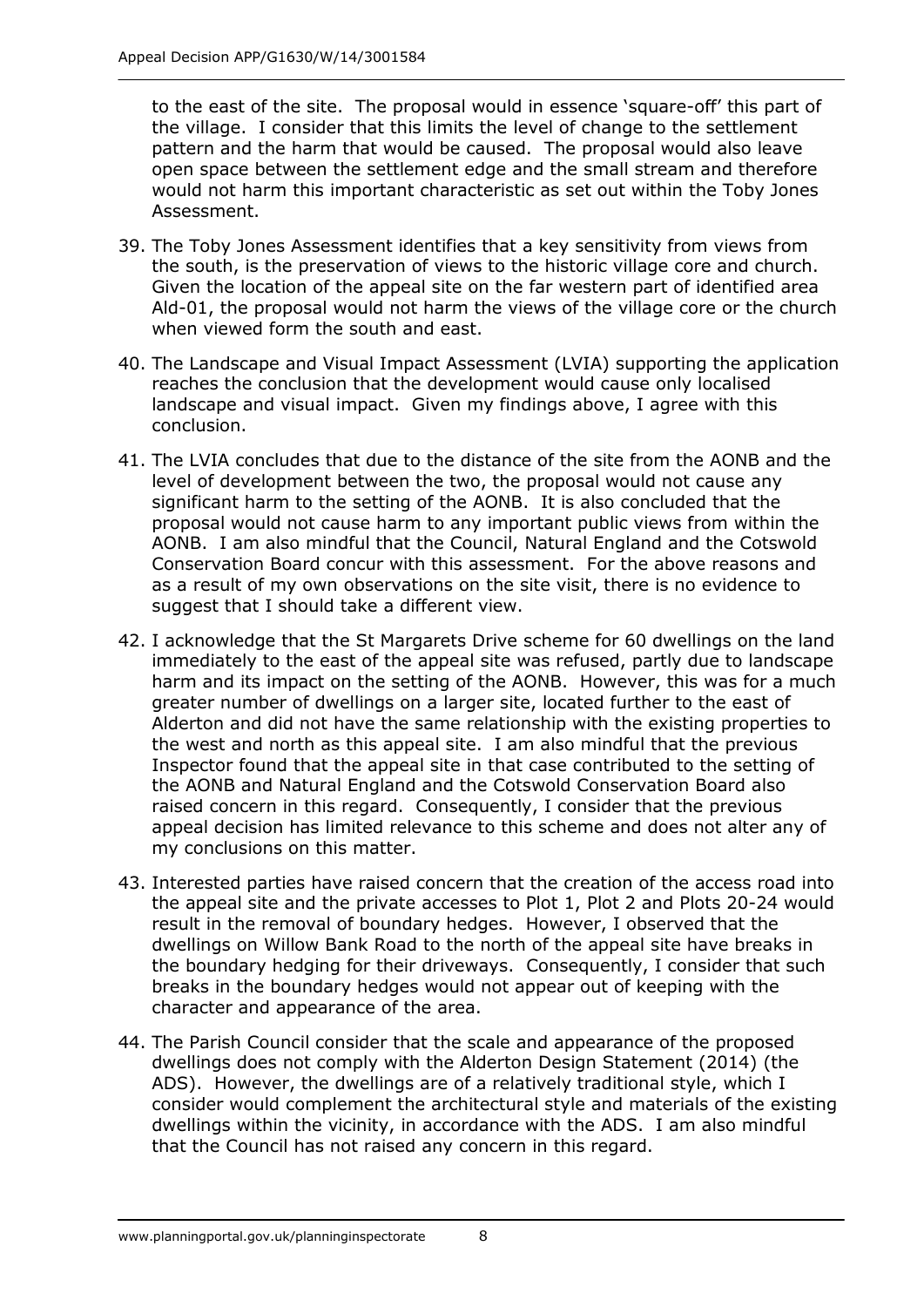45. In conclusion, the proposal would result in the urbanisation of an open field and would cause harm to the character and appearance of the area, which would be evident from views from the south, namely from the B4077 and the PROW, contrary to Policy LND2 of the LP. However, this would be localised and would not adversely affect the character of the wider landscape or the setting or special qualities of the AONB. Given this, the design and layout of the proposal, its relationship with existing residential development to the north and west and the scope for sensitive boundary planting, I consider that such harm carries a minor level of weight against the proposal in the overall planning balance.

## *Other matters*

- 46. The proposal would deliver 24 new dwellings, of which 9 would be affordable units. The appellant has provided evidence to demonstrate that there is a compelling need for housing in the Borough. This is therefore, a clear social benefit of the scheme. The proposal would also deliver some modest economic benefits, such as those generated from construction, spending of future occupants, Council Tax and Homes Bonus. I consider that these social and economic benefits in combination attract substantial weight in favour of the proposal.
- 47. Interested parties have raised concern that the proposal may lead to increased flood risk. The application was supported by a flood risk assessment that identified the appeal site being located in flood zone 1 and that there is a low risk of flooding from all sources. Severn Trent Water has also not raised any concern with regard to sewerage capacity. Further, I consider that any matters associated with drainage can be suitably addressed by the imposition of a planning condition requiring full details to be provided and agreed with the Council before the development commences.
- 48. A Transport Statement was submitted with the planning application that sets out the proposal would not adversely affect the network of highways close to the appeal site, including the junction with the B4077 and has adequate access. This is also agreed by the Council in the SOCG, although several planning conditions are considered necessary to provide a footway link towards the village centre and a bus stop. Further, a financial contribution is sought to provide two gateway features either side of the Willow Bank Road. I consider that the imposition of the suggested conditions and the financial contribution for the gateway features, which has been secured within the signed and dated Section 106 agreement suitably addresses any highway concerns. I did not observe anything on my site visit that has led me to take a different view. In addition, I consider that the proposal makes suitable on-site parking provision. Consequently, I consider that no substantive evidence has been provided to suggest that I should depart from the agreed position in the SOCG. Further, there is no evidence before me to suggest that the proposed accesses of the proposed development are inadequate.
- 49. Concern has been expressed that construction traffic would cause highway safety concerns due to local weight limits and the routes available to the site. However, I am mindful that the Council has not raised such concerns and very little evidence has been provided to support such views.
- 50. I acknowledge that the outlook from the properties to the north of the appeal site would be altered from views of open countryside to residential dwellings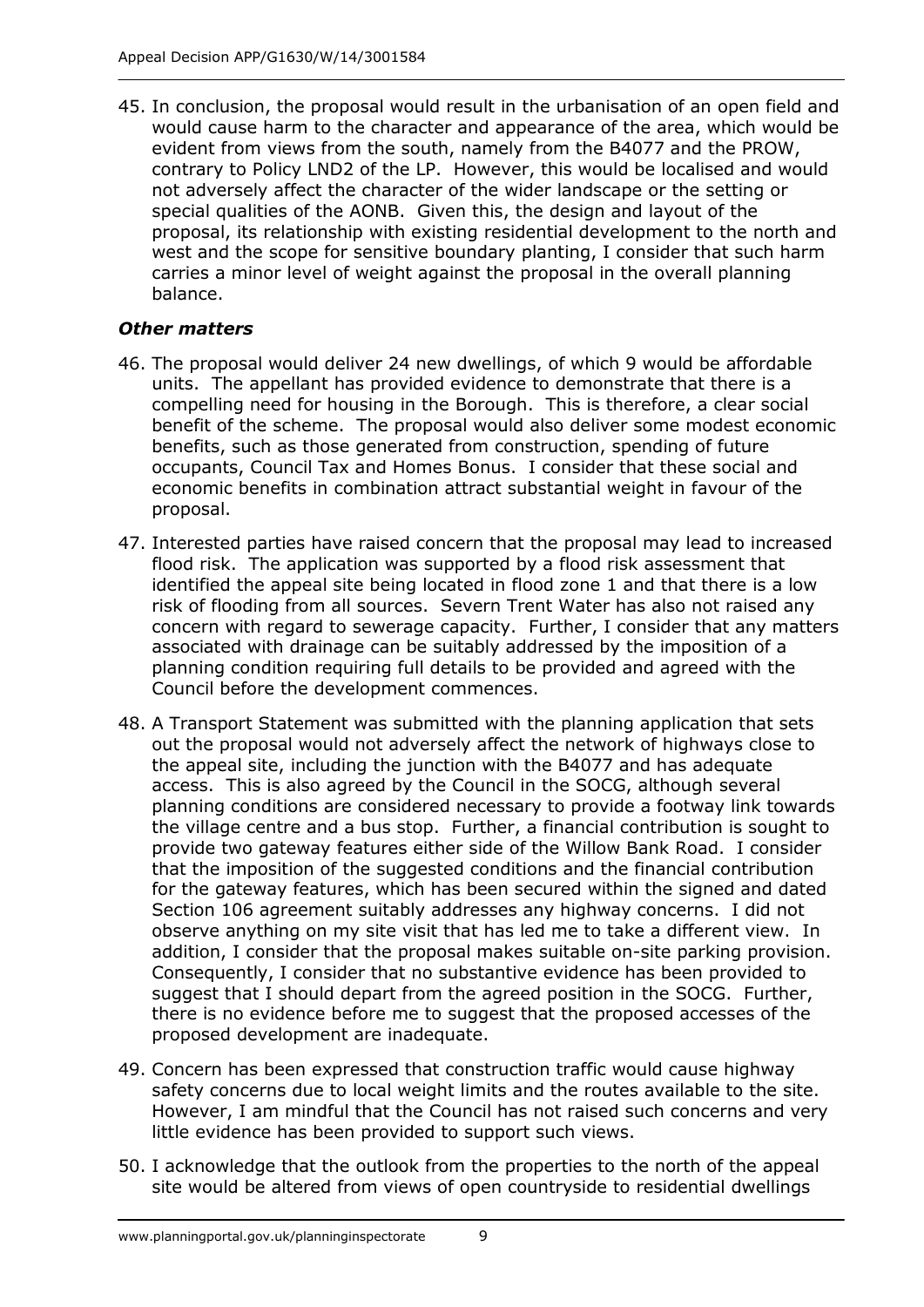and their curtilages. However, due to the orientation and separation distances between the proposed dwellings and existing properties, the proposal would not be overbearing, would not result in any loss of sun or daylight or cause any unacceptable noise and disturbance. Consequently, the proposal would not cause any material harm to the living conditions of the occupants of the existing properties. A local resident has set out that the proposed rear access to Plots 4 to 10 raises security issues. However, I consider that the presence of the dwellings themselves would offer suitable natural surveillance. In addition, the rear access would be separated by existing boundary treatments and vegetation from the properties to the north. I consider that these matters ensure that there are no security concerns.

51. Concern has been raised that the proposal will cause harm to ecology, tourism and would result in the loss of valuable agricultural land and cause light pollution. However, no substantive evidence has been provided to support such views.

## **Overall Conclusion and Balancing Exercise**

- 52. The proposal would deliver 24 new dwellings, including 9 affordable units towards a compelling need for new housing in the Borough, a clear social benefit; and provides some modest economic benefits. I consider that these benefits in combination carry substantial weight in favour of the scheme.
- 53. On the other hand, I have found that the proposal would cause harm to the social well-being and community cohesion of Alderton, which carries a moderate level of weight against the proposal. Further, there would be a limited level of harm to the character and appearance of the area that attracts a minor level of weight against the proposed development.
- 54. As a result, I conclude that the identified harm in combination does not significantly and demonstrably outweigh the benefits of the proposal and the scheme represents sustainable development for which there is a presumption in favour. Therefore, whilst fully acknowledging the concerns of the local MP, the Parish Council and local residents, which I have taken into account in my decision, the appeal should succeed.

## **Conditions**

- 55. I have considered the 21 conditions suggested by the Council against the tests set out within the Framework and the advice provided by the PPG and have amended them where required. In the interests of sound planning and for the avoidance of doubt, conditions are imposed that require the development to commence within three years from the date of this decision and requires the development to be carried out in accordance with the approved plans.
- 56. To ensure the suitable appearance of the development, conditions are necessary that require: details of existing and proposed ground levels and ground floor slab levels of the buildings, to be provided; detailed drawings of the proposed eaves, soffits, barge boards and fascia boards, including their colour; samples of the proposed external walling and roofing materials to be provided and agreed; a landscaping scheme to be agreed with the Council; and that all planting, seeding and turfing detailed in the approved landscaping scheme is carried out in the first planting and seeding season following the first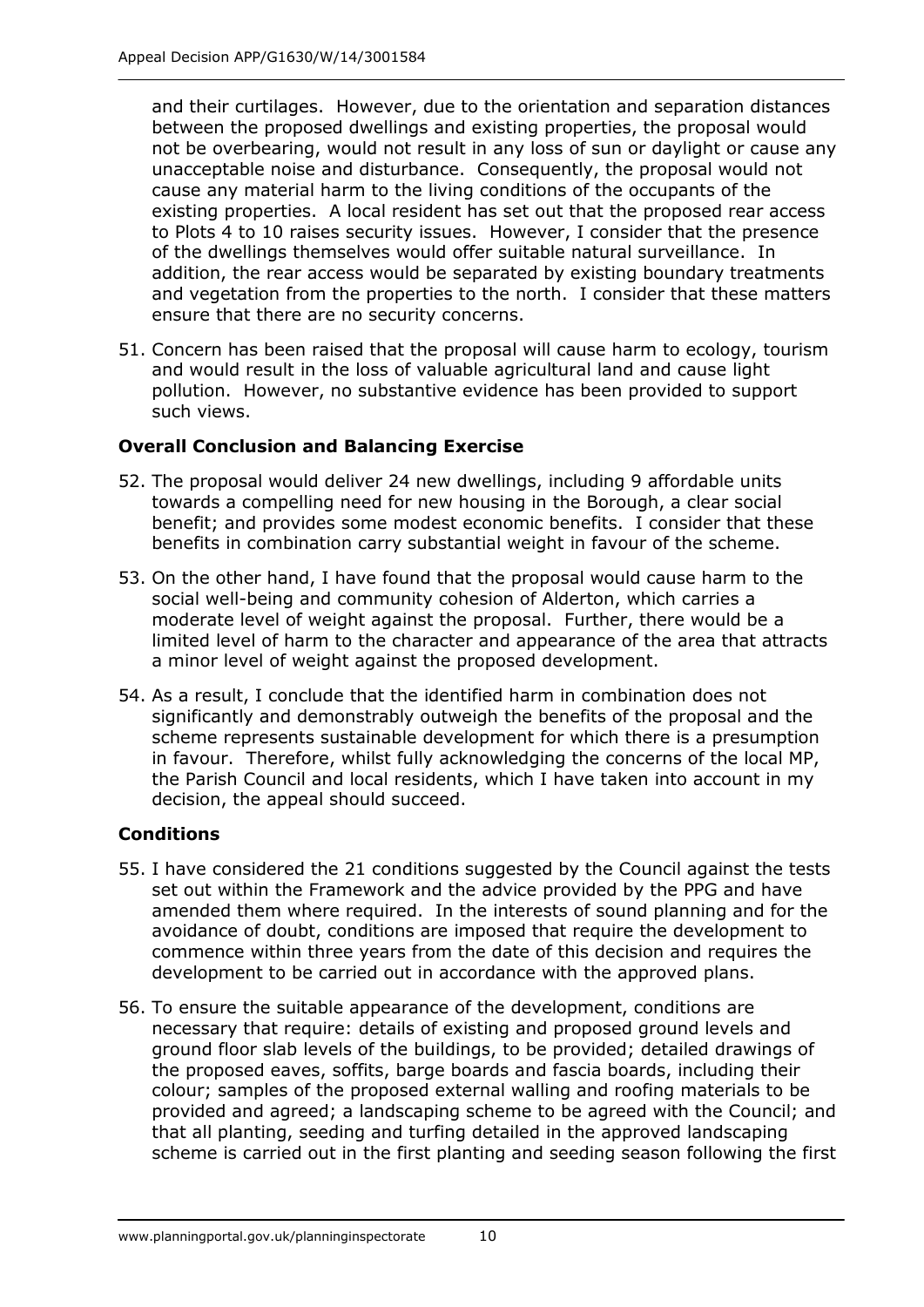occupation of any of the buildings or completion of the development, whichever is the sooner.

- 57. In the interests of highway and pedestrian safety, conditions are imposed that require: suitable visibility splays to be provided and permanently maintained; the car parking associated with each dwelling to be provided before it is occupied; access road(s) (including surface water drainage/disposal, vehicular turning head(s), street lighting, and footways where proposed) providing access from the nearest public road to that dwelling to be completed to at least binder course level with the footways complete to surface course and maintained in that form until and unless adopted as highway maintainable at public expense; details of a new bus stop located in the vicinity of the Willow Bank Road/St Margaret's Road junction to be agreed with the Council; and details of a pedestrian footway link to the north west of the site linking to the existing public footpath with dropped kerb crossing facilities provided at St. Margaret's Drive to be agreed with the Council.
- 58. At the Hearing, the Council noted that not all of the Highway Authority's suggested conditions had not been proposed. The Highway Authority's suggested condition 1 is considered necessary by the Council and it was agreed at the Hearing that this should be combined with a similar condition suggested by the Council (No 14 in the SOCG). I consider that this is acceptable and I have done so in condition No 8 in the attached schedule below. Further, the Council are of the view that the suggested condition No 9 of the Highway Authority is also necessary. This requires details of the proposed arrangements for future management and maintenance of the proposed streets to be agreed prior to development and implemented until such a time as either a dedication agreement has been entered into or a private management and maintenance company has been established. The appellant set out that there was no objection to the imposition of the condition, but noted that should the streets be adopted as public highway that this should discharge the condition. The Council noted that in such a circumstance the condition would be discharged and I see no reason to disagree with this view. I have there amended the suggested condition to reflect this matter.
- 59. In the interests of the living conditions of the occupants of neighbouring properties, conditions are imposed that require: the first floor window in the side north-west elevation of Plot 12 to be fitted with obscured glass and is nonopening; an External Lighting Strategy to be agreed with the Council; and a Construction Management Plan to be provided and agreed with the Council.
- 60. To ensure that the development does not increase flood risk, a condition is imposed that requires comprehensive evidence based drainage details, including a SuDS/drainage management plan, to be submitted and approved in writing by the authority in accordance with the commitments and recommendations of the submitted Flood Risk Assessment (April 2014). In the interests of ecology, a condition is also necessary that requires an Ecological Management Plan to be provided.
- 61. To ensure community safety, a condition is necessary that requires details of the provision of fire hydrants served by mains water supply, including a timetable for their provision to be agreed with the Council.
- 62. At the Hearing the Council set out that its suggested condition 3 of the SOCG, which requires a programme of archaeological work to be secured and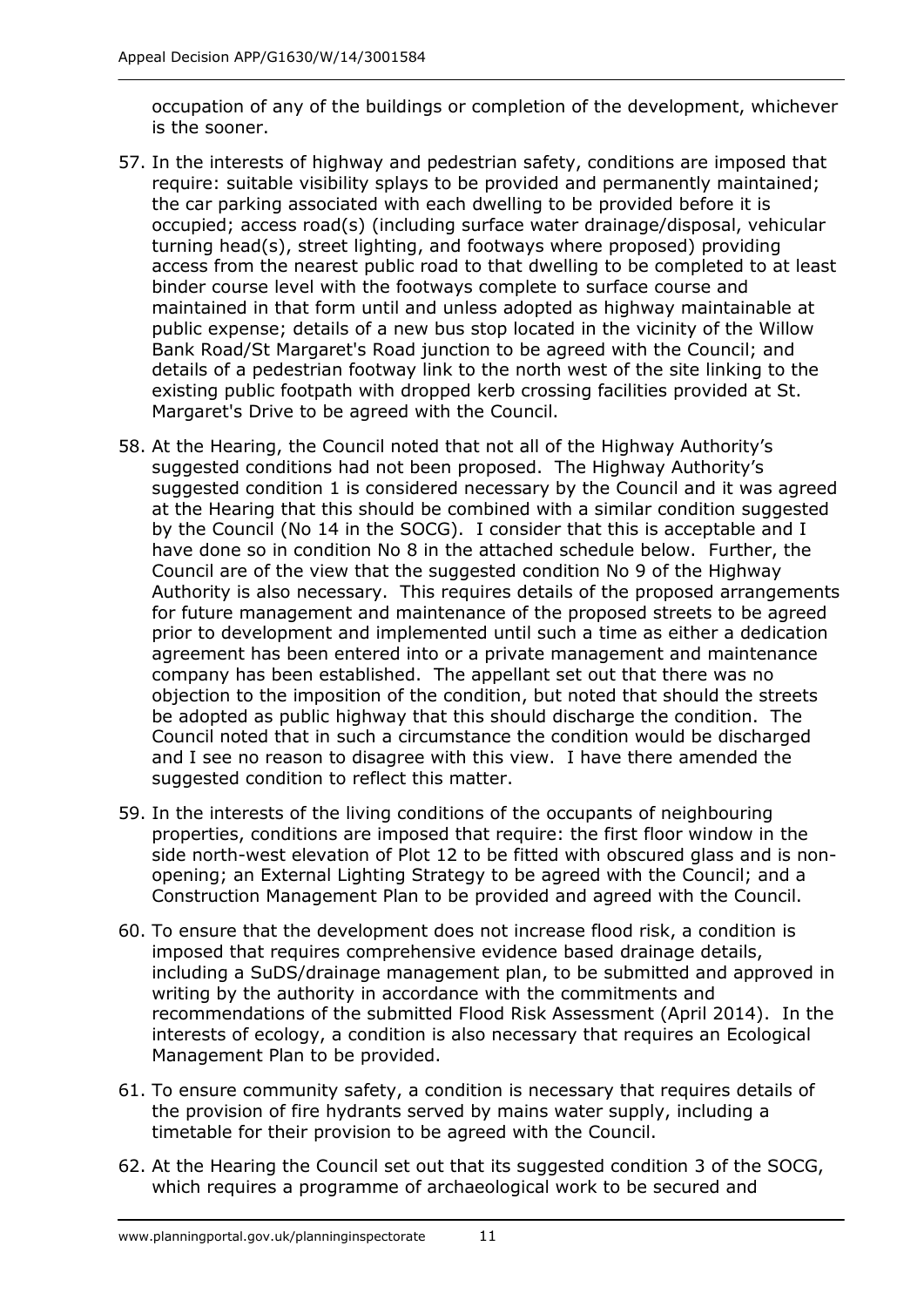implemented was not necessary. Given the response to the planning application consultation by the County Archaeologist, I concur with this view.

- 63. I consider that the Council's suggested condition 13 and 21 of the SOCG provide duplication, insofar that condition 13 requires a construction management plan, which includes the specification of the intended hours of construction operations to be agreed with the Council. Therefore, I consider that condition 21 is superfluous and should not be imposed.
- 64. The appellant set out at the Hearing that the Council's suggested condition 20 of the SOCG that requires a 30% improvement in carbon reduction above the 2010 Building Regulations is no longer appropriate given the guidance provided in Paragraph 009 (Reference ID: 6-009-20150327) of the PPG. At the Hearing, the Council accepted that the condition was no longer required and I share this view.

*Jonathan Manning*

INSPECTOR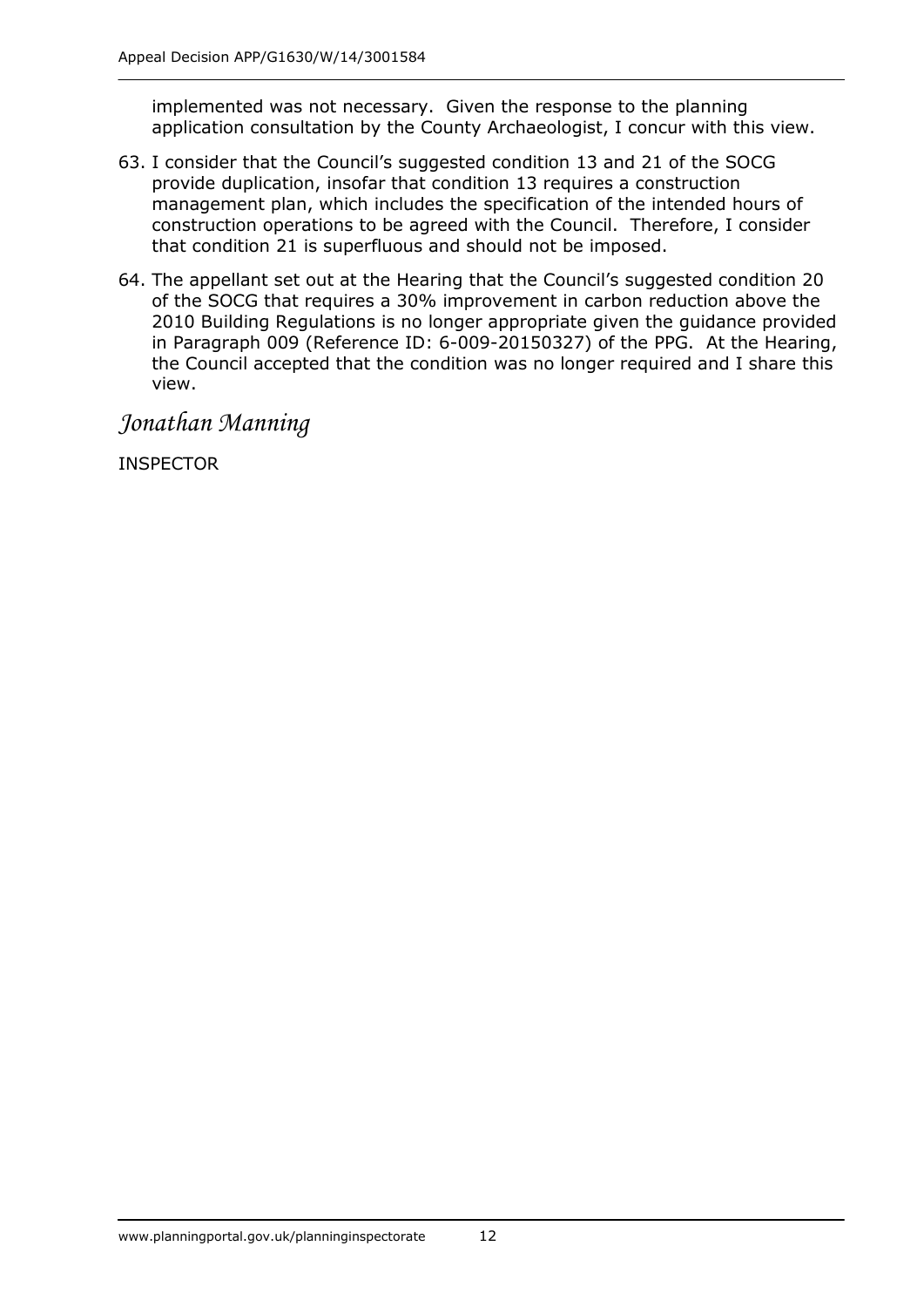#### **APPEARANCES**

#### FOR THE APPELLANT:

| Phillip Rawle | PRP Consultants (Agent) |
|---------------|-------------------------|
| Rob Hindle    | <b>Rural Solutions</b>  |
| Robert Hughes | Landscape Architect     |

FOR THE LOCAL PLANNING AUTHORITY:

| Paul Smith  | On behalf of Tewkesbury Borough Council |
|-------------|-----------------------------------------|
| John Hinett | Tewkesbury Borough Council              |

#### INTERESTED PARTIES

| <b>Alderton Parish Council</b>     |
|------------------------------------|
| Alderton Parish Council            |
| Alderton Parish Council            |
| Tewkesbury Borough Councillor      |
| Gloucestershire County Councillor  |
|                                    |
| On behalf of Edward Ware Homes Ltd |
| Local Resident                     |
| Local Resident                     |
| Local Resident                     |
| Local Resident                     |
| Local Resident                     |
|                                    |

## **DOCUMENTS SUBMITTED AT THE HEARING**

- 1. Signed and dated Statement of Common Ground, submitted by both parties.
- 2. Signed and dated Unilateral Undertaking, submitted by the appellant (hard copy provided by the Council).
- 3. Signed and dated Section 106 agreement, submitted by the appellant (hard copy provided by the Council).
- 4. Drawing: Illustrative Boundary Treatment East Side, submitted by the appellant.
- 5. Drawing: Illustrative Boundary Treatment West Side, submitted by the appellant.
- 6. Photo viewpoints A to D, submitted by the appellant.
- 7. Secretary of State Appeal Decision: APP/V3120/A/2210891, dated 19 February 2015, submitted by the appellant.
- 8. Appeal Decision: APP/Y2810/A/14/2228921, dated 12 June 2015, submitted by the appellant.
- 9. Appeal Decision: APP/L3245/A/14/2229145, dated 5 June 2015, submitted by the appellant.
- 10. High Court Decision Extract: Gallagher Homes Limited and Lioncourt Homes Limited v Solihull Metropolitan Borough Council (CO/17668/2013), submitted by the appellant.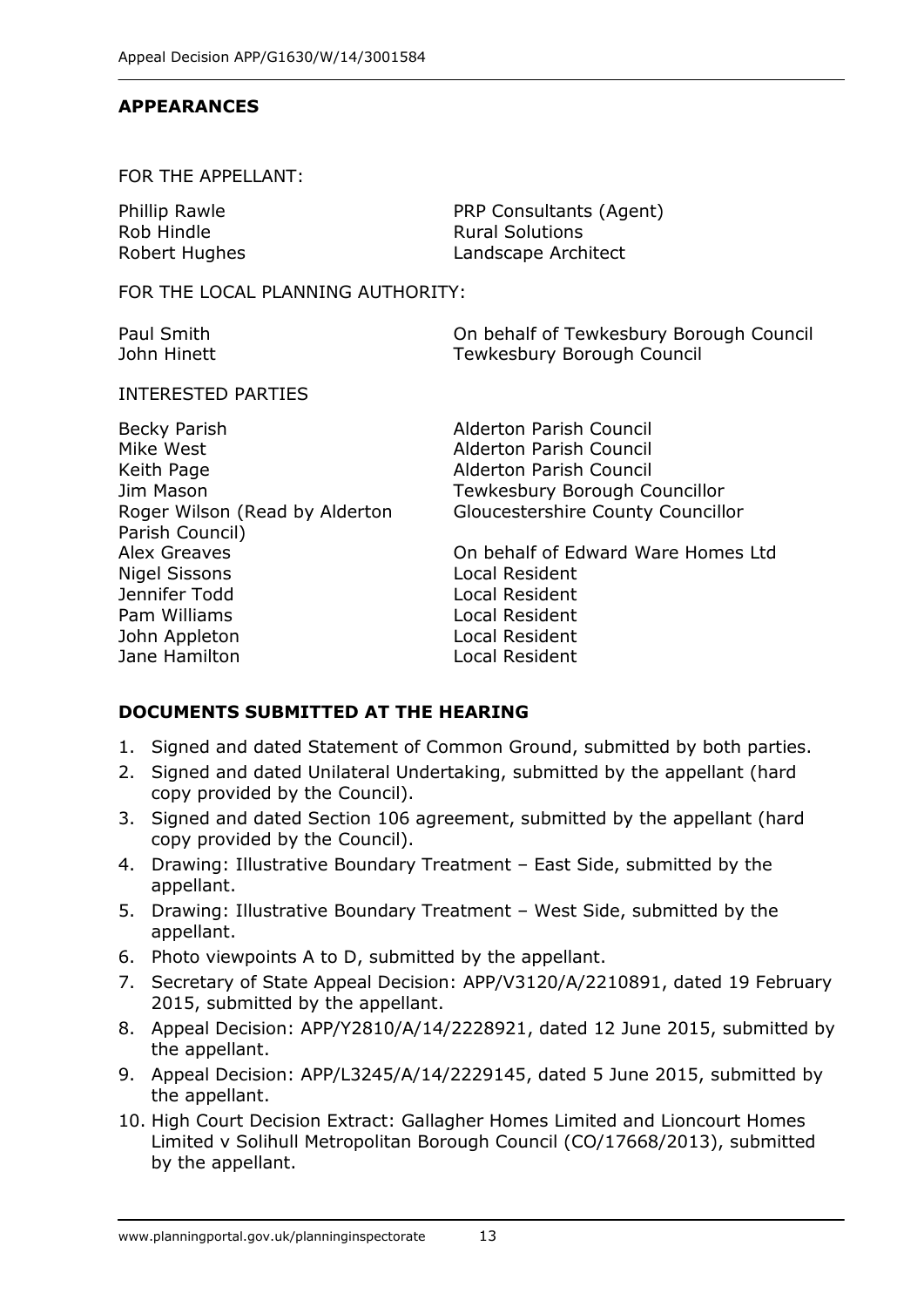- 11. Website print out of Alderton Newsletter June 2015, submitted by the appellant.
- 12. Website print out of news article 'A plea from Alderton Village Shop', submitted by the appellant.
- 13. Government's Planning Practice Guidance Neighbouring Planning, A Summary of the Key Stages in Neighbourhood Planning, submitted by the appellant.
- 14. Map of viewpoints, submitted by Alderton Parish Council.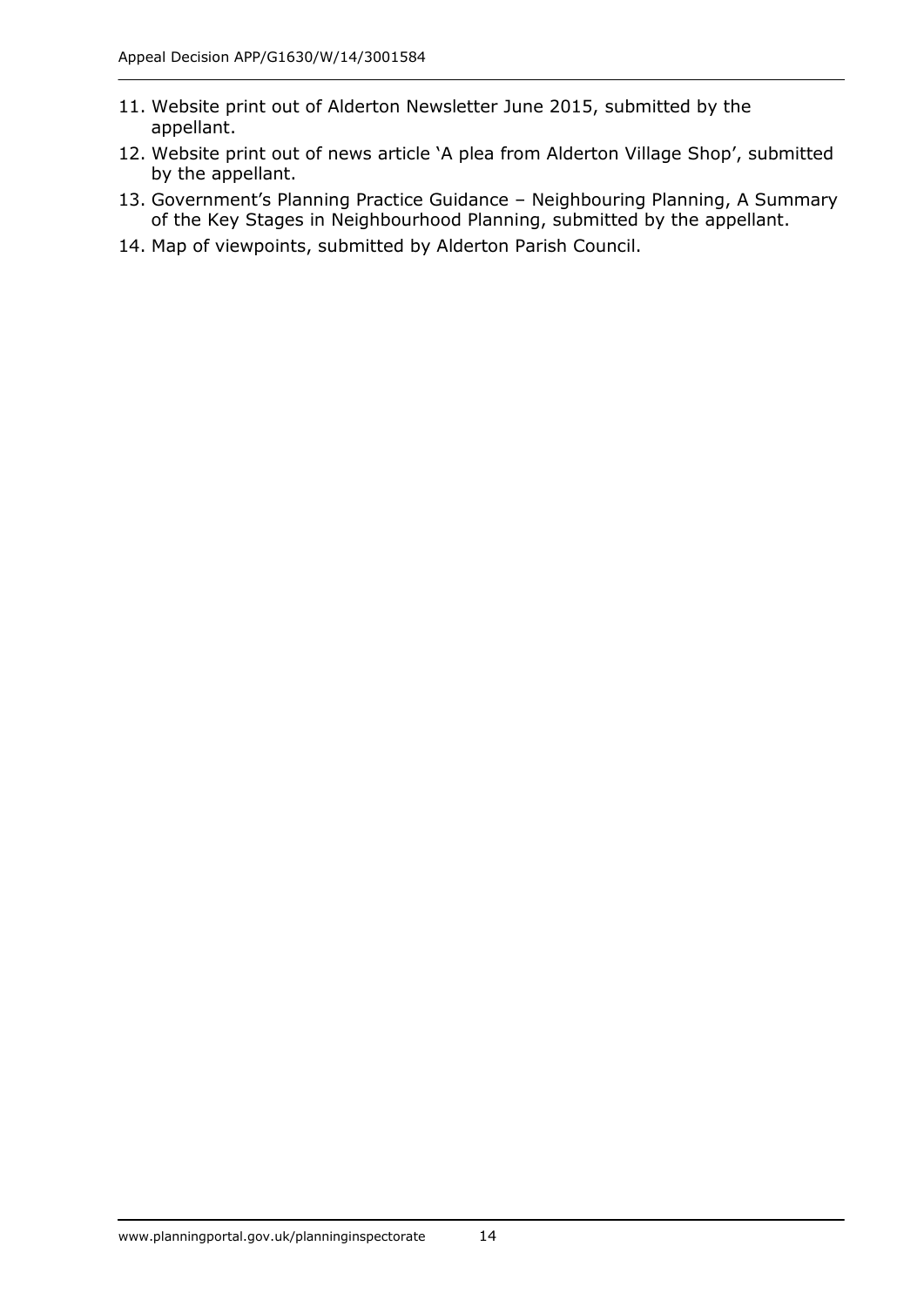## **Schedule of Conditions**

- 1) The development hereby permitted shall be begun before the expiration of three years from the date of this permission.
- 2) The development hereby permitted shall be carried out in accordance with the following approved plans:
	- 060122/PL.01 Site plan;
	- 060122/PL.03 Rev A Plots 1 & 2 Floor plans and elevations;
	- 060122/PL.04 Rev A Plots 3 & 18 Floor plans and elevations;
	- 060122/PL.05 Rev A Plots 4,5 & 6 Floor plans and elevations;
	- 060122/PL.06 Rev A Plots 7,8,9 & 10 Floor plans and elevations;
	- 060122/PL.07 Rev A Plot 11 Floor plans and elevations;
	- 060122/PL.08 Rev A Plot 12 Floor plans and elevations;
	- 060122/PL.09 Rev A Plots 12A & 14 Floor plans and elevations;
	- 060122/PL.10 Rev A Plot 15 Floor plans and elevations;
	- 060122/PL.11 Rev A Plot 16 Floor plans and elevations;
	- 060122/PL.12 Rev A Plot 17 Floor plans and elevations;
	- 060122/PL.13 Plot 19 Floor plans and elevations;
	- 060122/PL.14 Rev A Plots 20, 21 & 22 Floor plans and elevations;
	- 060122/PL.15 Rev A Plots 23 & 24 Floor plans and elevations;
	- 060122/PL.16 Garage plan and elevations Plots 12, 12A, 14 & 17;
	- 060122/PL.17 Rev A Street Scenes;
	- 060122/PL.18 Rev C Proposed Site plan;
	- 060122/PL.19 Rev A Context Plan;
	- BAN18960-01 Tree reference plan;
	- BAN18960-03 Tree protection plan;
	- BAN18960-11 Sheet 1of2 Proposed Landscape;
	- BAN18960-11 Sheet 2of2 Proposed Landscape; and
	- 14012/DS1 A Drainage Strategy plan.
- 3) No development shall take place until details of existing and proposed ground levels and ground floor slab levels of the buildings hereby permitted, relative to Ordnance Datum Newlyn, have been submitted to and approved in writing by the local planning authority. The development shall thereafter be carried out in accordance with the approved details.
- 4) Notwithstanding the provisions of condition No 2 above, the construction of the dwellings hereby permitted shall not commence until detailed drawings of the proposed eaves, soffits, barge boards and fascia boards, including their colour, have been submitted to and approved by the local planning authority. The plans shall be at a minimum scale of 1:20 and the sections shall be at a minimum scale of 1:5. Development shall thereafter be carried out in accordance with the approved details.
- 5) No development shall take place until samples of the proposed external walling and roofing materials have been submitted to and approved in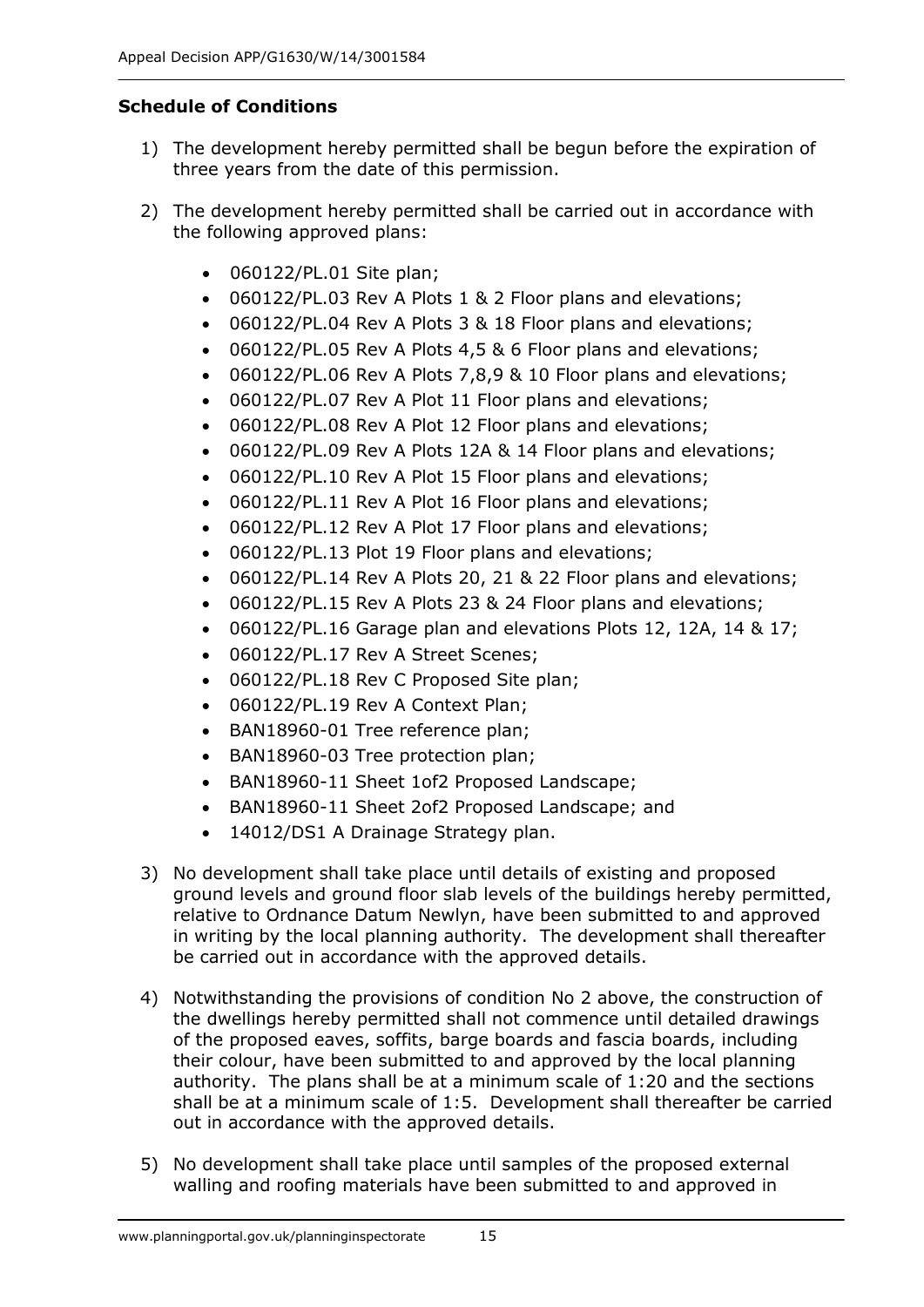writing by the local planning authority. Thereafter all such materials used in the development shall conform to the approved samples.

- 6) Notwithstanding the provisions of condition No 2 above, no development shall take place until a comprehensive Landscaping Scheme has been submitted to and approved in writing by the local planning authority. The Landscaping Scheme shall include details of all existing trees (including spread and species) and hedgerows on the land, and details of any to be retained, together with measures for their protection during the course of construction. The Landscaping Scheme shall also include details of all proposed planting, including species, density, and the height and spread of trees; and details of the design, position, height and materials of all the proposed boundary treatments. Development shall be carried out in accordance with the approved details. The boundary treatments detailed in the approved Landscaping Scheme shall be implemented before any of the dwellings hereby permitted are first occupied.
- 7) All planting, seeding and turfing detailed in the approved Landscaping Scheme shall be carried out in the first planting and seeding season following the first occupation of any of the buildings hereby permitted or completion of the development, whichever is the sooner. Any trees or plants which, within a period of five years from completion of the development, die, are removed, or become seriously damaged or diseased, shall be replaced in the next planting season with others of similar size and species.
- 8) No works shall commence on site until the proposed site access off Willow Bank Road has been provided in accordance with the approved plans (including visibility splays to height of between 0.26 and 2.1 metres above the adjacent carriageway level). The first 20 metres of the access shall be retained and maintained in that form until and unless adopted as highway maintainable at public expense. Prior to the occupation of plots 1-2 and plots 20-24 the proposed accesses shall be completed in accordance with the approved plans (including visibility splays to a height of between 0.26 and 2.1 metres above the adjacent footway level), the accesses shall be retained and permanently maintained in that form thereafter.
- 9) No dwelling shall be occupied until the car parking associated with that dwelling (including garages and car ports where proposed) has been provided in accordance with the submitted plans, and shall be retained available for that purpose at all times.
- 10) No dwelling on the development hereby permitted shall be occupied until the access road(s) (including surface water drainage/disposal, vehicular turning head(s), street lighting, and footways where proposed) providing access from the nearest public road to that dwelling have been completed to at least binder course level with the footways complete to surface course in accordance with the approved plans, and those access road(s), shall be retained and maintained in that form until and unless adopted as highway maintainable at public expense.
- 11) No development shall take place until details of a new bus stop located in the vicinity of the Willow Bank Road/St Margaret's Road junction have been submitted to and approved in writing by the local planning authority. The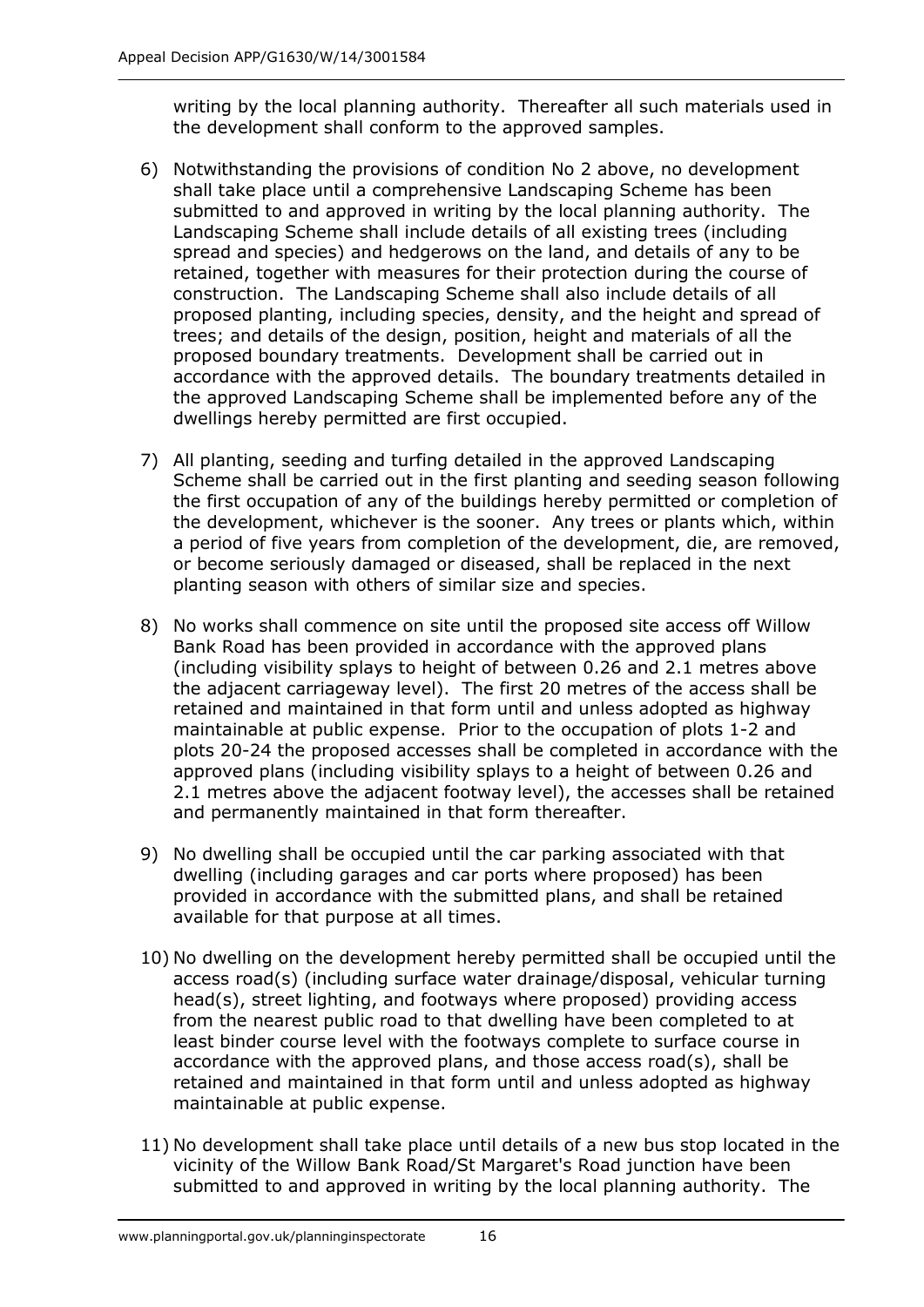approved works shall then be completed in accordance with the approved details in all respects prior to the first occupation of the proposed development.

- 12) No development shall take place until details of a pedestrian footway link to the north west of the site linking to the existing public footpath with dropped kerb crossing facilities provided at St. Margaret's Drive has been submitted to and agreed in writing by the local planning authority. The approved works shall then be completed in accordance with the approved details, prior to the occupation of any of the proposed dwellings and shall be retained and maintained in that form until and unless adopted as highway maintainable at public expense.
- 13) Prior to the first occupation of the development details of the proposed arrangements for future management and maintenance of the proposed streets within the development have been submitted to and approved in writing by the local planning authority. The streets shall thereafter be maintained in accordance with the approved management details until such a time as either a dedication agreement has been entered into, a private management and maintenance company has been established, or it is adopted as highway maintainable at public expense.
- 14) Notwithstanding the provisions of the Town and Country Planning (General Permitted Development) Order 1995 (or any Order revoking and re-enacting that Order with or without modification) the first floor window in the side north-west elevation of Plot 12 shall, prior to the first occupation of the dwelling, be fitted with obscured glass and be non-opening, unless the parts of the window which can be opened are more than 1.7 metres above the floor of the room in which the window is installed. The windows shall be maintained in this state thereafter.
- 15) Prior to the first occupation of any of the dwellings hereby permitted, an External Lighting Strategy shall be submitted to and approved in writing by the local planning authority. Development shall be carried out in accordance with the approved details. Thereafter, no external lights shall be installed on the dwellings or anywhere else within the application site otherwise than in accordance with the approved External Lighting Strategy.
- 16) No development shall take place, including any works of demolition, until a Construction Method Statement has been submitted to and approved in writing by the local planning authority. The approved Statement shall be adhered to throughout the construction period. The Statement shall provide for:
	- i. specify the type and number of vehicles;
	- ii. provide for the parking of vehicles of site operatives and visitors;
	- iii. provide for the loading and unloading of plant and materials;
	- iv. provide for the storage of plant and materials used in constructing the development;
	- v. provide for wheel washing facilities;
	- vi. specify the intended hours of construction operations; and
	- vii. measures to control the emission of dust and dirt during construction.